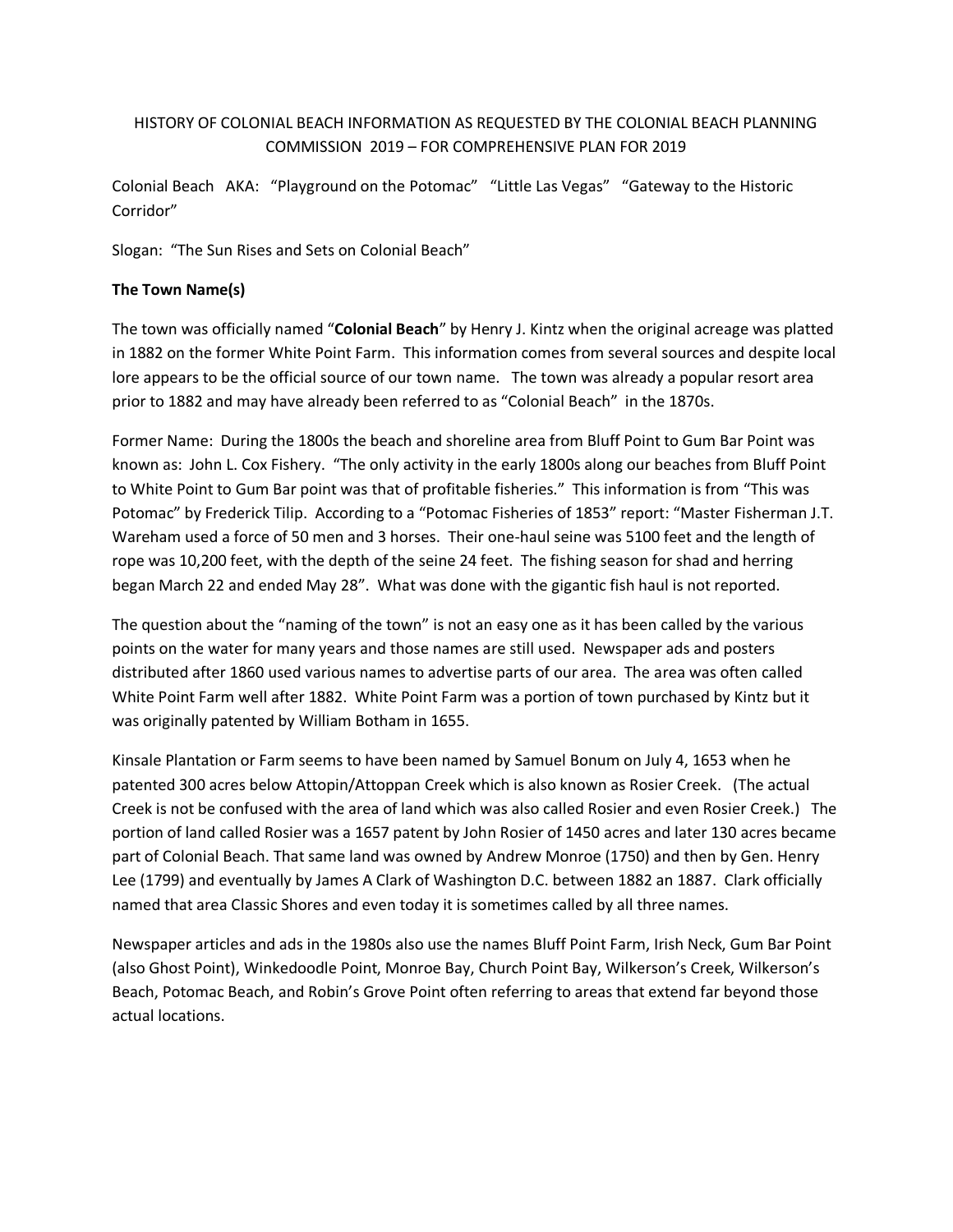#### **Indians in the Area**

The simplest response to questions about Indians in the Colonial Beach area is to respond that there were few visible Indians in our area after the 1700s. This is contrary to some local lore but there seems to be no evidence of these presence.

For the longer answer to the request regarding a history of the Indians who used the lands and waters here is yet to be determined. No one actually knows when the first Indian entered Virginia but it was probably 15,000 to 20,000 years ago. [http://www.virginiaplaces.org](http://www.virginiaplaces.org/) The total population of Paleo-Indians in all of Virginia by 8000 BC was sparse

It is presumed that the Indian population in Virginia was probably migrating for many centuries in family groups seasonally following food for many centuries. The population probably spent warmer months near bodies of water and the Potomac probably attracted them. They also needed to be near small quarry areas where they could find the materials for tools, and they eventually hunted animals small and large with those tools

At least by the 1500s, Indians lived in our area along the Potomac and its tributaries for a part of the year probably only when weather was warm and fish and oysters were plentiful. Finding proof of this is not easy. Some of their sites near the Potomac may be under water because water levels have changed greatly over the years. At times the river level here would have been much lower BC but it may been higher as well. It known that the Potomac water level was much higher in the 1600s and much lower in the 1890s.

People are often confused about Indian tribes. Identifiable tribes, such as the Pamunkey, probably did not evolve until Indians began to cultivate land for food. At that point, perhaps about 1000 years ago, Indians began to create some semi-permanent "towns" or group areas. A few groups became less nomadic but some continued to move seasonally seeking food.

There seem to have been three major language groups in Virginia by the late 1500s. As Europeans began to "interrupt" the lives of the Indians in the 1500s more individual tribal identities probably emerged. These tribal identities and the languages were most likely fluid and dynamic like those of every culture.

Prior to 1608 some Indians began to live in more permanent villages in the Westmoreland County vicinity. By 1608 when Captain John Smith was in our area, he reported that he found Indians living in the area of what is now Westmoreland Co. None of these "villages" were identified in the immediate area of Colonial Beach.

The Indians that Smith met spoke a language derived from Algonquin. They had been part of the Algonquins at some point but had wandered away to begin their own community and were no longer considered part of Chief Powhatan's community. The Westmoreland Indians that were identified lived in longhouses along river banks or streams where they raised crops such as maize, beans, pumpkins and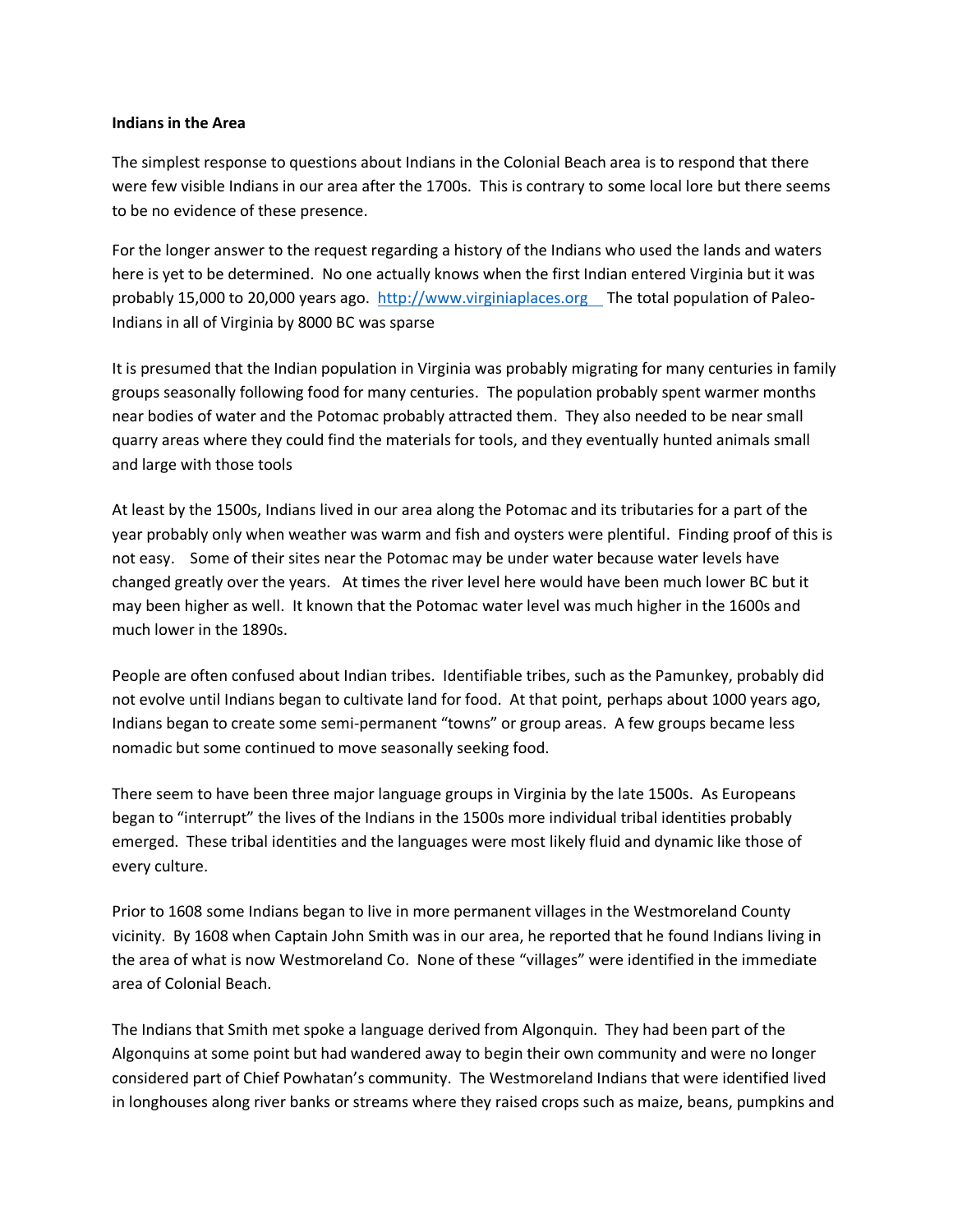tobacco. It is known that there were small gatherings of native people living along Nomini Creek and some near Leedstown. It is unknown if any were living along the river near Colonial Beach. Some evidence suggests that Indians were probably fishing and eating oysters in our vicinity perhaps coming only seasonally.

As part of a peace treaty with the Indians In 1646 Virginia had promised not to settle the Middle Peninsula or the Northern Neck area, yet some white settlers had already claimed land and had begun to live there. By 1648 Virginia had already broken the promise. Disgruntled persons fleeing from Md areas of Kent Island and St. Mary's County had come to settle in the area. Persons fleeing that area of MD were our first settlers in the area became known as Westmoreland County in 1653. Colonial Beach area was a part of that "land grab".

After numerous altercations between those very early white settlers and Indians of Westmoreland County over a fairly short period of less than 50 years, many Indians (Wicocomica. Lower Cuttawomen, and Sekakawon) who remained living anywhere in the Northern Neck area were forced into a 4,400 acre reservation in Lancaster Co. VA during the years 1655 and 1656. This reservation land was eventually sold in 1696 "to Europeans". It is known that some native people managed to leave the reservation and be "assimilated" into the general population, but the numbers are unknown. Many residents of the reservation died and some managed to leave Virginia.

#### **Who Did Live in the Colonial Beach area during the 1600s?**

Historical information about the poorer residents is sparse. There were many more males than females living in the Westmoreland area in the 1600s. In addition to those from MD seeking religious freedom, some indentured servants were freed, and a number of males came off boats for various reasons. Some just left the boat, some were delivered here. There were a few free blacks. Those who were not indentured servants or slaves were often living in poverty conditions with few ways to make a living. They would grow small crops, trap, fish and hunt. Some would find employment on farms or plantations but had to work for very low wages or room and board because they were competing with indentures and slaves. It is unknown exactly who was living in what is now the Colonial Beach area but it is likely that some of these poorer folks were here. Most preferred living near the river or tributaries because it was a food source and their only means of transportation was walking or boating. In the late 1600s there was major unrest with this poorer population who did live in Westmoreland.

Westmoreland County (1600s) was originally settled by some relatively wealthy planters who could afford land and indentured servants from Britain. If the "indentures" survived their employment, most of these indentured people were eventually given their freedom though often not nearly as soon as scheduled. There employers (owners of their indentures) could take them to court in Montross, claim that had broken the contract with their employer in some way and have years added onto the indenture as well as physical punishments to the servant. Some stayed in Westmoreland after they were freed as they had little choice. They often walked away at the end of the indenture with just the clothes they were wearing. Some of the early indentured males sent to the Westmoreland area were taken from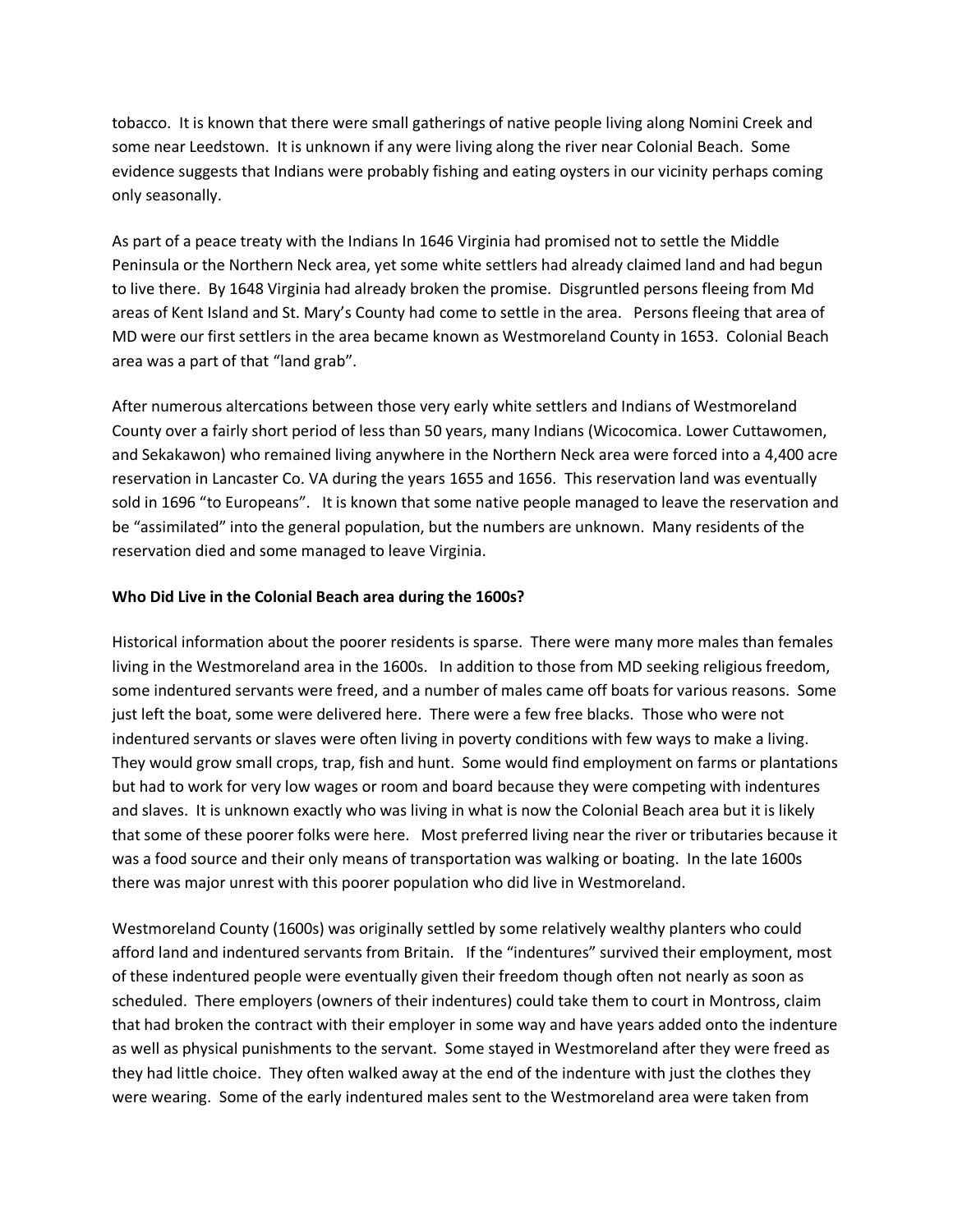British prisons or sent in lieu of prison. They could not return to Europe even if they had any funds. Most of those indentured did not choose to be, so there were runaways or escapees. Some of them went into Maryland and then tried to get to a new area in the Colonies where they might not be recognized. This was one factor that encouraged the slavery of blacks. They were more easily recognized.

As soon as the first Europeans began to travel from Britain to the New World, rich persons and land speculators in Britain wanted to obtain land. The English who settled in Virginia from 1607 on asserted that they owned the Virginia land. During the colonial period, individual colonists (and some who never left Britain) acquired real property in a number of ways first through grants by the Virginia Company, then through headrights, treasury rights, and military warrants. Land was awarded to British nobles by Kings as well.

Here in Colonial Beach most of the land was acquired between 1650 and 1670 as part of a big Virginia "land grab". This was the beginning of Virginia land speculation. Attached is a page of a historical atlas showing the land patent holders in our area in the early 1600s. Many of our British land owners did live in Virginia at least for a time. Some quickly resold their land and purchased more. The Westmoreland Deed Book I is a local record of the land purchased around 1650 and after. There is also a State Land Office in Richmond where transactions should have been recorded though some were not. The land which was to become Colonial Beach was occupied by large farms or plantations during the 1600s and probably some smaller farms or acreages where poorer people lived.

Andrew Monroe was a Kent Island inhabitant who fled. He was a master seaman who surrendered his ship and joined the MD rebels. He eventually owned a number of pieces of land within what is now Colonial Beach. In 1650 and 1652 he patented land later known as Monrovia. He became a Vestryman along with John Washington in 1661 and died in 1668. He was the great grandfather of President James Monroe. Andrew was one of our earliest settlers.

Nathaniel Pope also fled Maryland, patented land and began a trading post in Westmoreland Co. Eventually he owned a plantation in Westmoreland Co. He befriended John Washington who eventually married Pope's daughter. John had arrived via a boat on which he was employed. He was the great grandfather of George Washington. John Washington died in 1667.

John did not lived in the area which would become Colonial Beach, but he built a mill on Rosier's Creek in 1662 fairly near Colonial Beach located at what is now the boundary between Westmoreland County and King George County on Rt. 205. It was called Washington's Mill but there are several other mill locations called Washington's Mill. This Washington's Mill remained in the Washington family until 1808. It was probably the first mill in Westmoreland and was certainly one of the earliest. This mill was later called Baber's Mill, Garnett's Mill, and Bristol Mill. The remains of the Washington's Mill on Rosier's Creek were destroyed in one of the highway improvements of Rt. 205. There should be a highway marker in that location.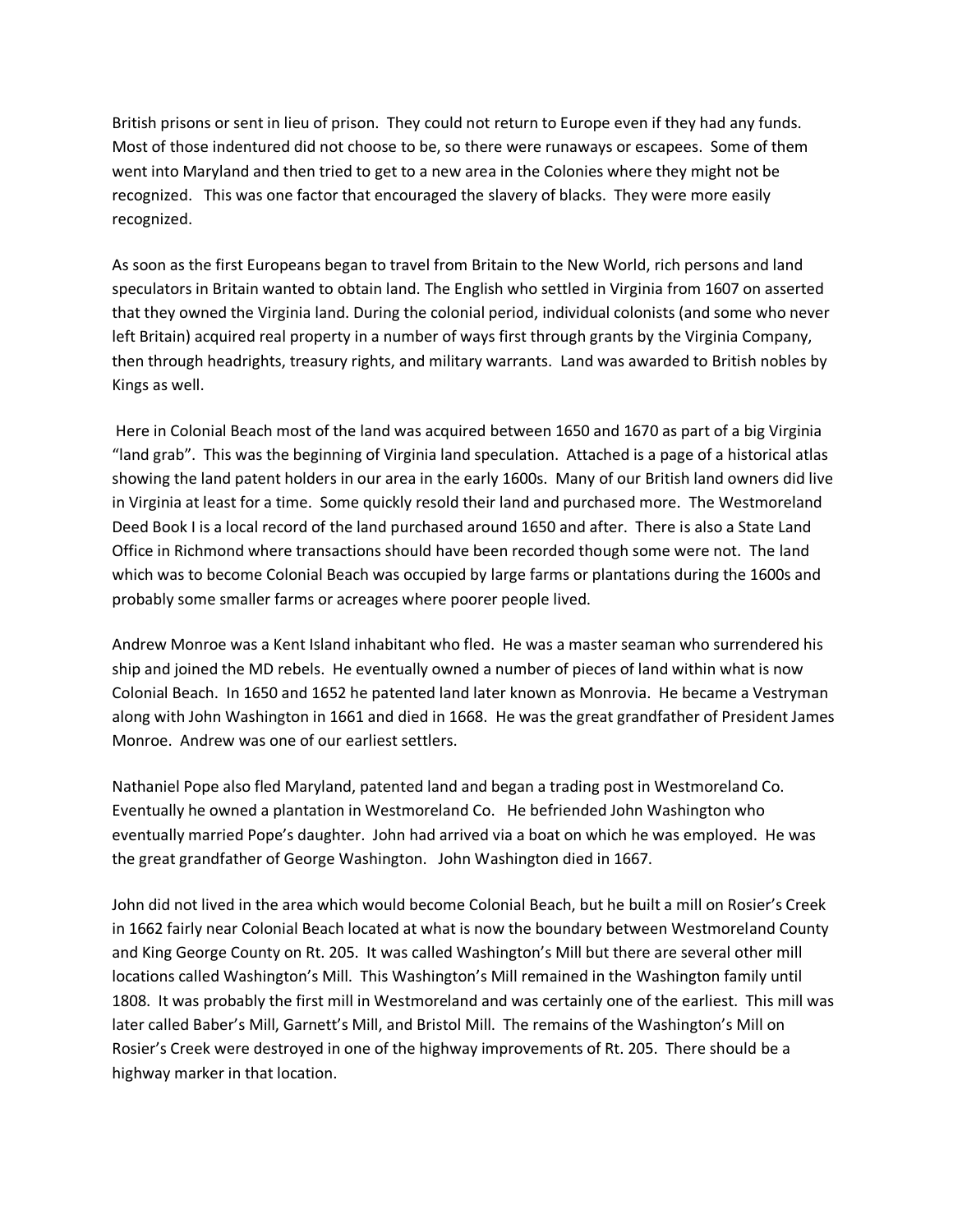#### **Some of the Poorer People Rebelled**

In **1676** Nathanial Bacon led a rebellion in Virginia called **"Bacon's Rebellion".** The reason presented at the time was because Indians were committing thefts and murders against poorer Virginia settlers who were often living alone or with a few people and who could not defend themselves against a sudden group of invaders. Small bands of Indians were raid the farms, take the animals, and burn down the homes. The British government had a profitable business with the Indians and they wanted to maintain it. They were not interested in defending the poorer settlers. Most wealthy planters, including those in Westmoreland County, supported the British as they didn't want the small settlers claiming land. Some of these raids did occur in Westmoreland. It is possible they occurred in the Colonial Beach area.

Bacon accused the British Government of protecting the Indians by allowing pillaging and deaths of settlers on small properties in Virginia. Westmoreland area was sparsely settled at that time but the poorer settlers and small landowners of Westmoreland joined in the rebellion fighting for their own right to safety on their own lands. At one point unhappy indentured servants helped those rebelling take over Stratford Hall and set fire to the home. Eventually many Virginia men (Bacon's followers) were imprisoned and hanged for taking part in this rebellion. Some of the men who were hanged lived in Westmoreland County. It is not known if any lived on the land that is now Colonial Beach.

Bacon's Rebellion in 1676 was the first uprising in the colonies against Virginia Gov. William Berkeley, representing the British monarchy. While Bacon may have been leading the rebellion for his own interests in a commission and in fur trading and may have manipulated some Indian groups into fighting each other, the real end result was that the poorer people had united, including the free poor with enslaved and indentured servants. They had demanded that males without land be allowed to vote which frightened the British governor and rich landowners. The rebellion ended quickly but the roots of rebellion were sown including here in Westmoreland County.

### **The Dangers of Water Transportation and Living Near the Water**

If one had access to transportation on the river or tributaries via a sloop which was the main source of transportation in our area from the 1650s to well into the 1700s, it was necessary to pay attention to any other vessels on the water near you. During the time period of 1662 to 1666 there were a number of Dutch "privateers" on the Chesapeake Bay and various rivers and tributaries. The Rappahannock was known to be a dangerous river and there were "pirates" on the tributaries.

By 1684 the privateers or pirates were outlawed, but a number of Virginia "gentlemen" private citizens continued to support privateering through investing in and financial supporting them. Privateering did not stop. Between the years of 1770 to 1780 the Chesapeake Bay was a highly dangerous place. Privateers were back, plundering ships supposedly for the British. They went up and down the Eastern shore and into the Patuxent River stealing, burning homes, taking over ships, and killing people whose homes were along the river and bay.